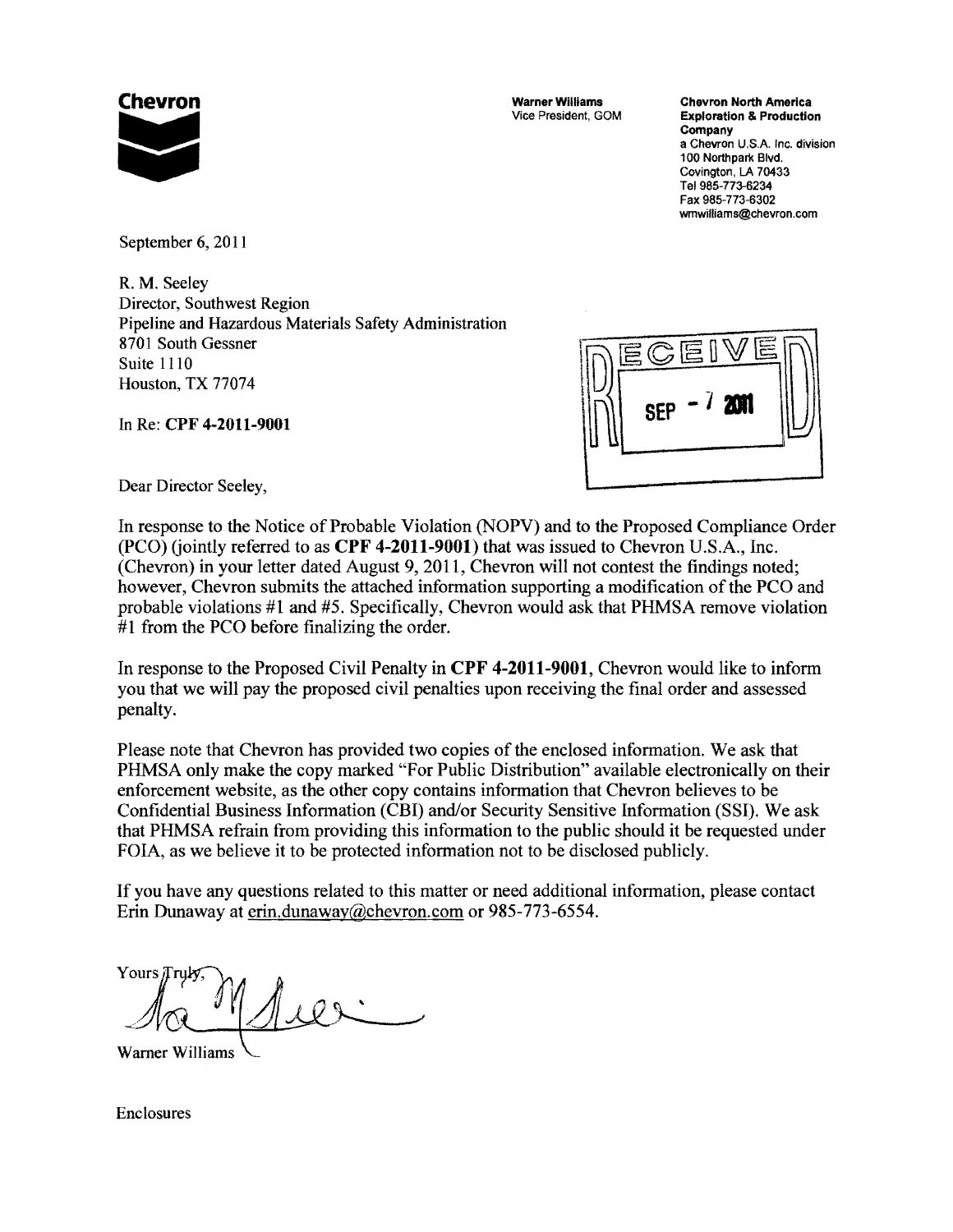### In Re: CPF-4-2011-9001

# Proposed probable violation #1: Chevron did not identify the demarcation between production and transportation pipeline facilities in certain areas.

Chevron submits the following explanation and attached information in Enclosures "A" and "B" in response to the alleged violation cited in probable violation  $#1$ . Chevron maintains records depicting the demarcation point between production (DOl equipment) and transportation pipeline facilities (DOT equipment) in our Piping and Instrumentation Diagrams (P&IDs). The P&IDs depict the location where DOT jurisdiction begins on the pipeline. Where practical, Chevron also marks the point where DOT jurisdiction begins on the equipment at its field locations. Where impractical to physically mark, a copy of the P&ID is available at the field location either as a paper record or electronically.

The P&IDs depicting the DOT demarcation point were available for review during the 2010 PHMSA inspection conducted in April 2010. As evidence of our compliance with this requirement, Chevron is attaching a copy ofthe P&IDs in Enclosure "A" for the pipelines that depart the facilities that are noted in probable violation #1.

In response to concerns regarding the marking of the facilities in the field noted after the inspection, Chevron reviewed the field locations and re-marked where previous markings could no longer be observed due to routine painting maintenance. Pictures of these markings have been provided as an example of compliance with this requirement and can be found in Enclosure "B".

Based on the evidence provided in this letter and the attached supporting documentation, Chevron respectfully requests that PHMSA consider withdrawing this violation from the PCO prior to finalizing the order.

### In Re: CPF-4-2011-9001

Proposed probable violation #2: Chevron failed to follow written conversion to service procedures and maintain records demonstrating that the applicable conversion to service requirements were implemented for certain pipelines being operated as DOT pipelines that were not previously in DOT service.

Chevron agrees to pay the proposed civil penalty of \$27,200 and comply with the PCO. We are in the process of gathering the documentation of the conversions to service for the cited pipelines and will submit the information in a subsequent letter.

### In Re: CPF-4-2011-9001

### Proposed probable violation #3: Chevron did not take steps to protect a portion of its pipeline system from hazards and potential damage.

As stated in PHMSA's explanation of the proposed violation, Chevron mitigated the noted hazards by removing the debris from the pipeline riser after it was discovered during the field inspection and no further action is required.